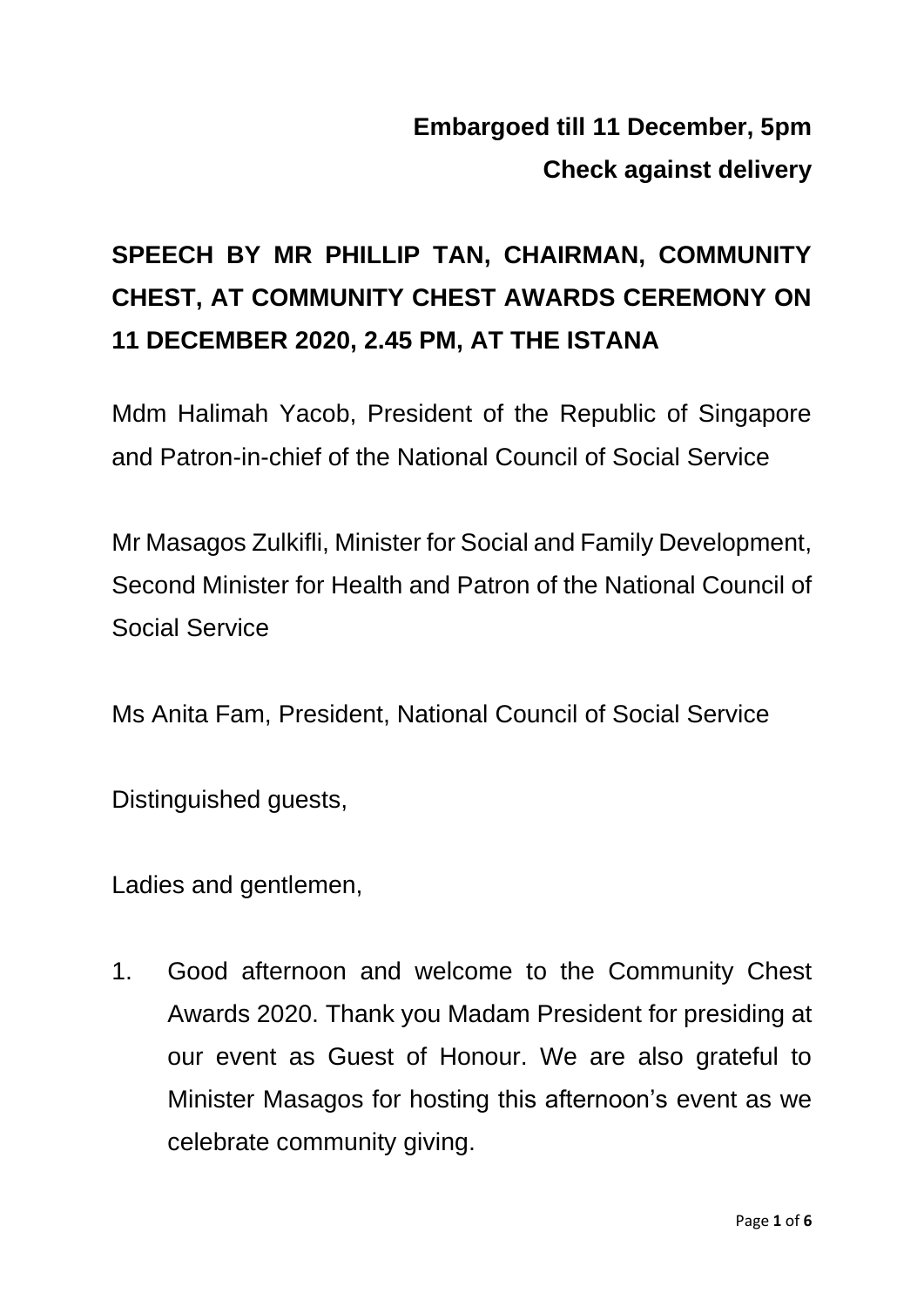- 2. COVID-19 has greatly affected our regular way of life. However, it also presented an opportunity for us to leverage technology, so that we could continue to organise this year's Comchest Awards. I am thankful that despite the unusual circumstances, our team, led by Robert Chew, has enabled us to hold this event, and we are all gathered, some in-person and others virtually, to recognise those who have made significant contributions to the community. Thank you Robert and your team.
- 3. Every year at the Comchest Awards, we honour our valued partners – those who have made monetary donations towards the over 200 critical social service programmes supported by Comchest, as well as those who have contributed their time and talents to champion holistic giving through meaningful partnerships.
- 4. I am heartened to share that with your generous giving and sustained support, Comchest raised more than \$58 million in FY19. As our fund-raising and operating costs are covered mainly by Tote Board Group, 100% of your donations has been channelled to support over 80 charities.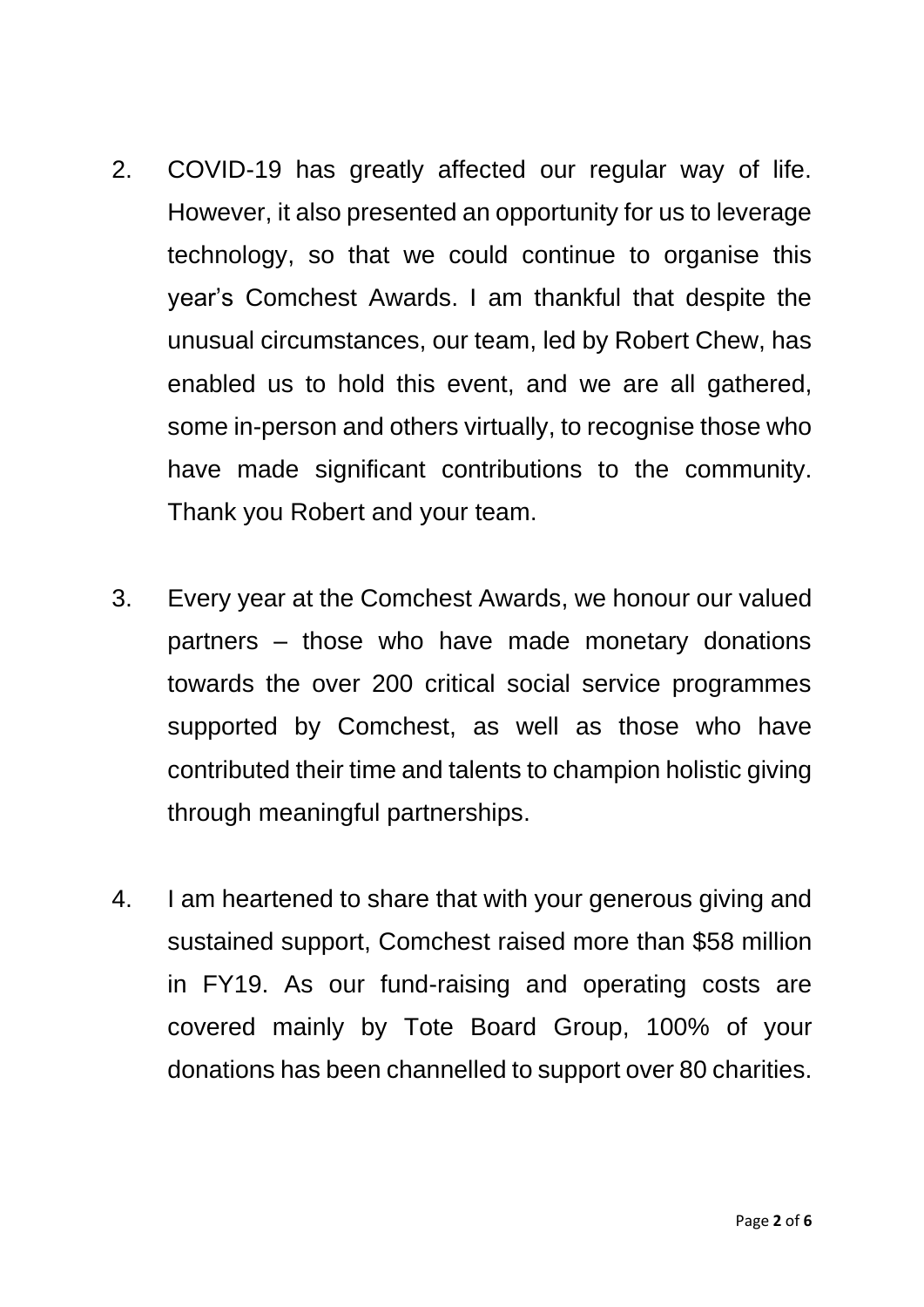- 5. I would like to thank you for your sustained contributions. As the impact of the pandemic becomes more apparent and complex needs emerge, your support to empower the lives of our social service users will be even more critical.
- 6. This year, a special Community Spirit Award will be conferred to our partners who have stepped up to render help when the pandemic struck.
	- a. We want to recognise the corporates and individuals who have donated generously to The Courage Fund, The Invictus Fund, the IMDA Digital Access Programme or other COVID-related causes; or made donations of masks and other essential items to our social service agencies and their service users.
	- b. To date, we have helped rally more than \$25 million for COVID-related causes and more than \$5 million worth of in-kind donations. All of these contributions have enabled us to support the most vulnerable amongst us during these tough times.
- 7. Please allow me to share on a few of our award recipients: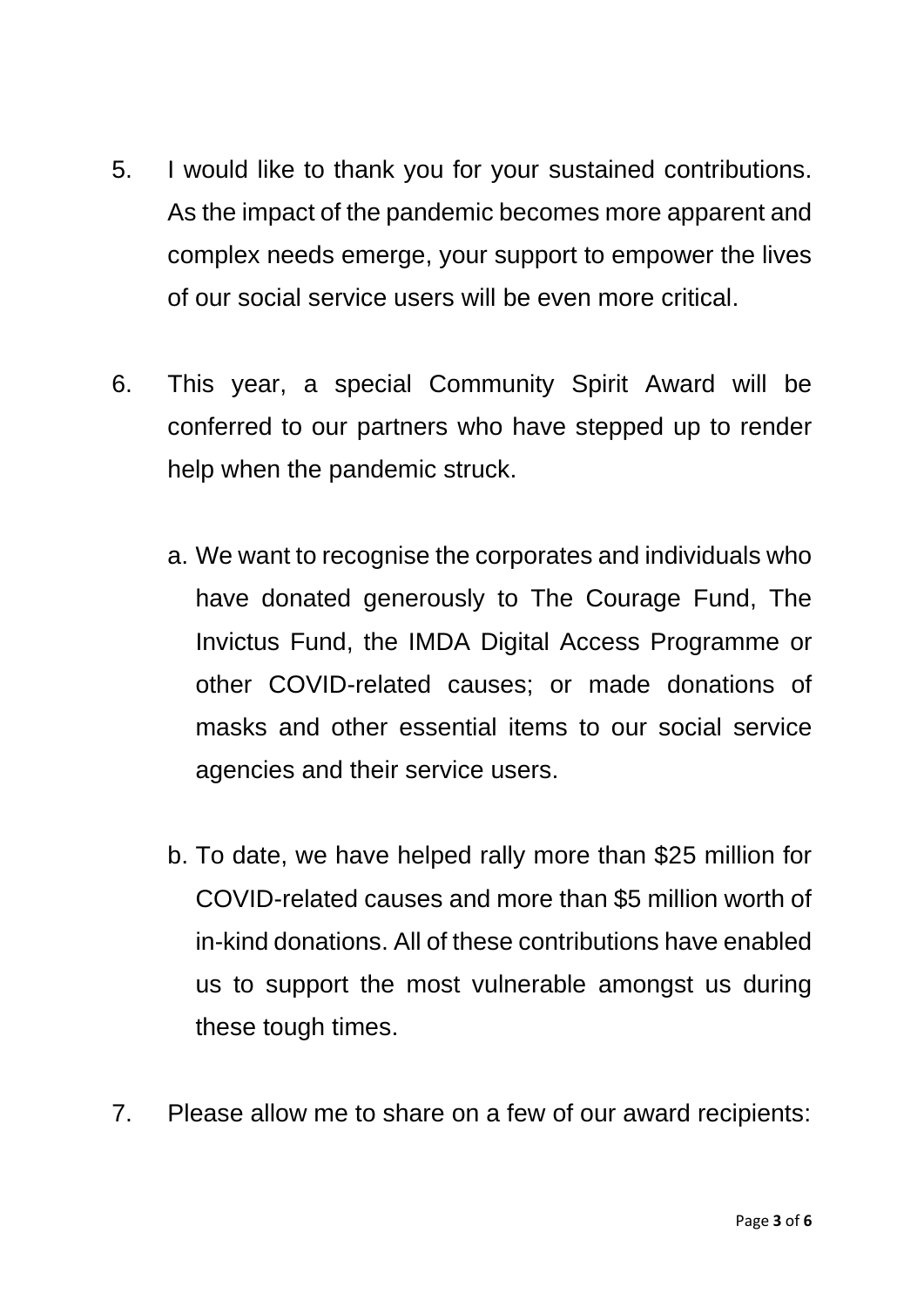- a. Singtel, who is our Pinnacle Award recipient this year, has long been an advocate of the inclusion of vulnerable groups in the workplace and in society. In its offices, the company ensures an accessible work environment through job redesign, workplace adjustment and integration, and staff inclusion trainings. It also engages agencies like SG Enable and SPD to review accessibility of its stores and conducts disability awareness training for its frontline staff. Its Singtel Touching Lives Fund, which has raised over \$45 million since 2002, works with special education schools to equip children and youth with special needs with the skills needed to lead independent and meaningful lives.
- b. At the start of the pandemic, local real estate developer Perennial Real Estate Holdings Limited, together with Hong Kong-listed Shun Tak Holdings Limited, enabled a cross-country collaboration to secure and import five million masks for vulnerable persons in Singapore. Perennial contributed 3 million masks while Shun Tak contributed 2 million masks. These were distributed to our Senior Group Homes, Welfare Homes, Disability Homes, Children and Young Persons Homes and Safe, Sound Sleeping Places for rough sleepers.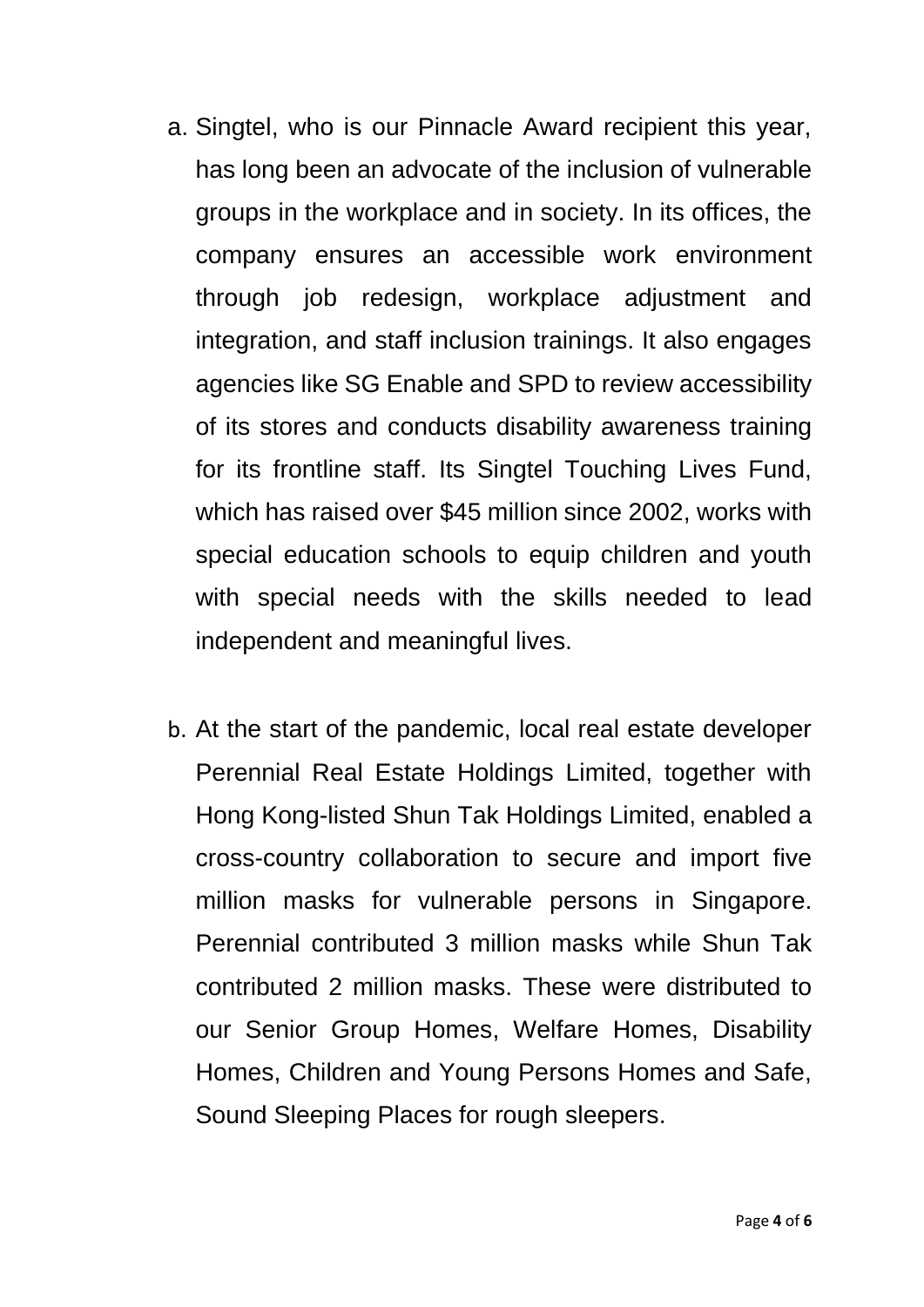- c. I would also like to highlight the efforts of individual donors: some of you made generous outright donations, while others, like Diana Ser and Jansen Siak, who started the Show We Care campaign, used your influence and reach to rally the community to do good.
- 8. I would like to extend my deepest gratitude to each and every one of you. You have all faced unprecedented challenges this year, but your determination to help those in need has remained strong.
- 9. At this point, I would also like to take this opportunity to thank our tireless emcee Susan Ng, who has been providing her emceeing talents to this event since 1985. Susan's selfless contribution was recognised by the Enabler Award in 2018, and is an excellent example of the many different ways that our partners have given back to the community.
- 10. Regardless whether you have made outright donations, rallied your employees for the SHARE programme, encouraged volunteering initiatives within your company or leveraged your resources to amplify the impact of our work, your efforts are deeply appreciated.